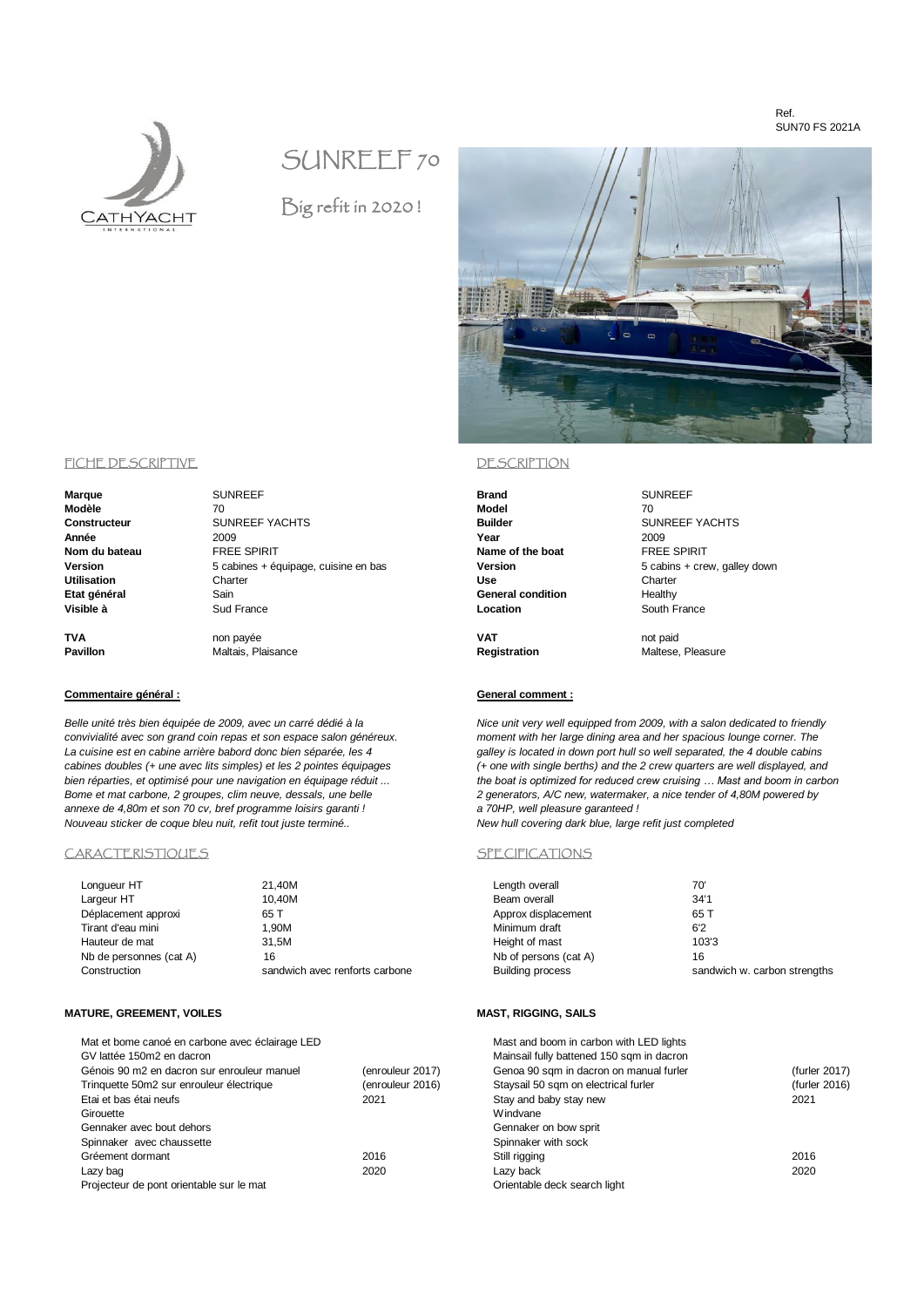### **ACCASTILLAGE, EQUIPEMENT DE PONT DECK FITTINGS**

| Poutre avant lattée teck longitudinale avec bout dehors |      | Front beam teak latted in length with bow sprit |      |
|---------------------------------------------------------|------|-------------------------------------------------|------|
| 2 poutres avant laquées blanc avec martingale           |      | 2 fore white laquered beams with martingale     |      |
| Accastillage de gennaker et de spinnaker                |      | Deck fittings for gennaker and spinnaker        |      |
| 2 trampolines avec balcons et assises teck              | 2020 | 2 trampolines with pulpits and teak seats       | 2020 |
| 2 balcons avant rigides avec assise teck                |      | 2 fixe fwd pulpits with teak seats              |      |
| Guindeau électrique 3000W 24V + cabestan                |      | Electrical windlass 3000W 24V + capstan         |      |
| Winch de GV électrique                                  |      | Mainsail winch electric                         |      |
| 2 winches de génois électriques                         |      | 2 primary electric winches                      |      |
| 2 winches manuels de prises de ris                      |      | 2 manual winches for reef lines                 |      |
| Chandeliers inox et filières                            |      | St/steel stanchions with quardrails             |      |
| Porte de carré alu coulissante manuelle                 |      | Aluminium main salon door sliding               |      |
| Point fixe sur palan + retenue de bome                  |      | Fixe point for mainsheet + boom preventer       |      |
| Grand coffre de rangement central sur vérins à air      |      | Large forward central locker on air drums       |      |
| Toiles solaires de roof                                 | 2020 | Sun protections on roof                         | 2020 |
| Remplacement des filières                               | 2021 | Replacement of quardrails                       | 2021 |
|                                                         |      |                                                 |      |

### **COCKPIT, JUPES, PLATEFORME ARRIERE COCKPIT, TRANSOMS, AFT PLATEFORM**

| Banquette avec coussins et bains de soleil                                 |
|----------------------------------------------------------------------------|
| Grande table de cockpit teck sur l'arrière                                 |
| Fond de cockpit et jupes lattées en teck                                   |
| Teck raynuré blanc                                                         |
| Escalier d'accès au fly sur babord                                         |
| Meuble kitchenette en teck avec évier & frigo sous escalier                |
| Coques de couleur bleue                                                    |
| Coffres de rangement sous le plancher                                      |
| Douche de pont eau chaude / froide bab & trib                              |
| Echelle de bain inox repliable bab & trib                                  |
| Plateforme arrière lattée teck fixe                                        |
| Passerelle d'embarquement hydraulique relevable                            |
| Treuils de levage annexe au fly avec winchs électriques + commande à dist. |
| Toiles latérales de cockpit                                                |
| 2 cabestans arrières pour aussières                                        |
| Cale pieds et chaumards en teck tout le long du pont                       |
| 2 grandes jupes lattées teck                                               |

Poste de barre central avec barre à roue hydraulique Central helmstation with hydraulic steering Meuble banquette **Bench furniture** Bench furniture **Bench furniture** Bench furniture Table de fly teck avec grande banquette<br>Grands bains de soleil<br>Grands bains de soleil<br>Fly teak table with large sunbathing matresses Bimini inox avec toile colori beige<br>2 éclairages suppl au fly avec switch séparé 2 HP supplémentaires étanches au fly **2** waterproof speakers at fly Porte plexi de fermeture de fly entrepreneurs and the plexi gate for closing fly<br>
Stockage des 2 survies sur l'arrières entre and the present of the 2 liferafts at the rear<br>
Stockage des 2 survies sur l'arrières Stockage des 2 survies sur l'arrières Grande plancha Large plancha

### **AMENAGEMENT INTERIEUR INTERIOR LAYOUT**

Menuiserie exotique Makore satiné **Exotic Makore woodworkd mat finish with blue alcantara** Exotic Makore woodworkd mat finish with blue alcantara Assises en tissu beige avec fauteuils type croco marron **Large salon and lounge wich benches**; galley down

| <u>I IVIII DEAIII IEAN IAITEU III IEIIUIII WIIII DOW SPIII</u> |      |
|----------------------------------------------------------------|------|
| 2 fore white laquered beams with martingale                    |      |
| Deck fittings for gennaker and spinnaker                       |      |
| 2 trampolines with pulpits and teak seats                      | 2020 |
| 2 fixe fwd pulpits with teak seats                             |      |
| Electrical windlass 3000W 24V + capstan                        |      |
| Mainsail winch electric                                        |      |
| 2 primary electric winches                                     |      |
| 2 manual winches for reef lines                                |      |
| St/steel stanchions with quardrails                            |      |
| Aluminium main salon door sliding                              |      |
| Fixe point for mainsheet + boom preventer                      |      |
| Large forward central locker on air drums                      |      |
| Sun protections on roof                                        | 2020 |
| Replacement of quardrails                                      | 2021 |

Bench with cushions and sun matresses Large teck cockpit table on st/steel support Cockpit floor and transoms fully teak latted Teak with light stripes Stairs on port side for access to the flying bridge Kitchenette furniture under stairs with sink and fridge Hulls with blue colour Storage lockers under floor Deck shower with hot / cold water port and stbd Folding st/seel swim ladder port and stbd Aft fixe plateforme teak latted Boarding plank hydraulic Davits for lifting dinghy with electric winches + remote control Side cover curtains in cockpit 2 aft capstans for docking lines Teak toe rails along deck sides 2 large transoms with full teak

### **FLYING BRIDGE FLYING BRIDGE**

Large sunbathing matresses<br>St/steel bimini 2 additional lights for the fly with separate switch

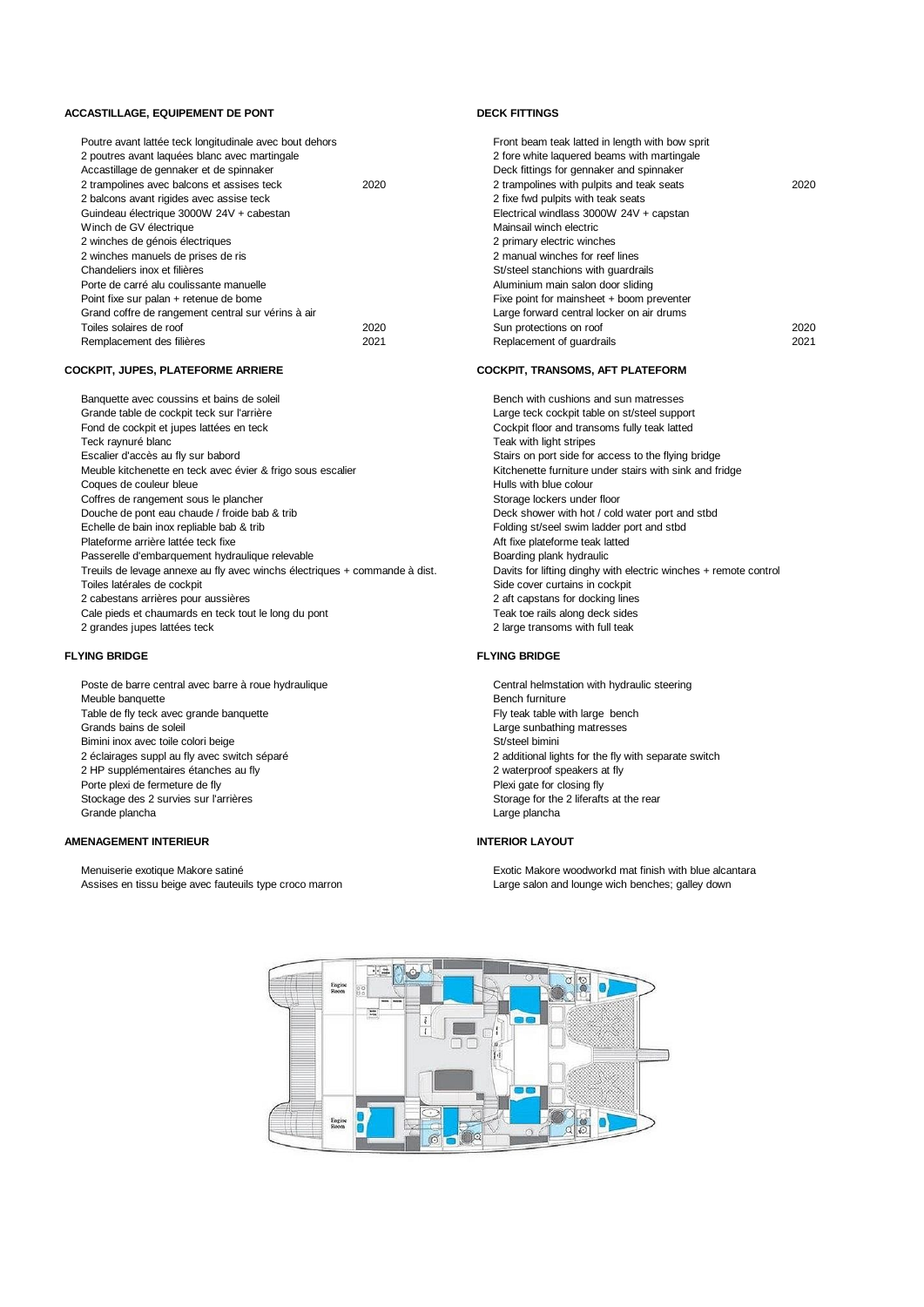Carré avec 2 tables télescopiques et repliables sur tribord<br>Coin salon avec banquette, table et 2 fauteuils<br>Coin salon avec banquette, table et 2 fauteuils Coin salon avec banquette, table et 2 fauteuils<br>Espace bar avec evier, frigo, ciel support de verres Nombreux rangements<br>
Rideaux electriques skyscreen dans le carré<br>
(des manquants) Electric skyscreen blinds in the saloon<br>
Clectric skyscreen blinds in the saloon Rideaux electriques skyscreen dans le carré (des manquants) Electric skyscreen blinds in the saloon (some missings)<br>Table à cartes sur l'avant babord sous parebrise avec fauteuil (des manquants) Chart table forward on port Table à cartes sur l'avant babord sous parebrise avec fauteuil Meuble TV et cave à vin en pied de mat **TV** furniture and wine cooler at mast bottom

### **Cabines Cabins**

4 cabines doubles VIP avec grand lit, rangements, panneau de pont et 4 double cabins VIP with large bed, storage, deck hatch and grand vitrage sur coque avec rideau large window on side with curtain and vitrage window on side with curtain

1 cabine double avec 2 lits simples + salle d'eau privative 1 double cabin 1 double cabin 4 TV I CD 20"

4 TV LCD 20" 4 TV LCD 20"

| New carpets                  | 2021                  |  |
|------------------------------|-----------------------|--|
| Heads and showers refreshed  | 2021                  |  |
| Ceiling refixed and serviced | 2021                  |  |
| Replacements of curtains     | 2021                  |  |
|                              | $4.1V$ LUD $20^\circ$ |  |

### **Equipage Crew**

2 pointes avant aménagées avec 2 lits superposés, salle d'eau 2 fore peaks fitted with 2 superposed bunks, head and shower<br>2 fore peaks fitted with 2 superposed bunks, head and shower<br>2 fore peaks fitted with 2 superposed

### **Cuisine Galley**

| Cuisine en coque babord arrière en cabine séparée : |      | Galley in aft port hull in a separate cabin : |
|-----------------------------------------------------|------|-----------------------------------------------|
| Remplacement partiel plan de travail inox           | 2021 | Partial replacement of worktop in st/st       |
| Evier double bac                                    | 2021 | Double sink                                   |
| Plaques à induction                                 | 2021 | Induction cooking plates                      |
| Four électrique                                     | 2021 | Electric oven                                 |
| Four micro ondes multi fonctions                    |      | Micro wave oven with grill                    |
| Hotte aspirante 600 m3                              |      | Cooker hood 600 m3                            |
| Réfrigérateur                                       | 2021 | Fridge                                        |
| Conservateur                                        | 2021 | Freezer                                       |
| Ice maker                                           | 2018 | Ice maker                                     |
| Lave vaisselle 12 couverts                          | 2021 | Dish washer 12 plates                         |
| Rénovation planchers                                | 2021 | Floor repaired                                |
|                                                     |      |                                               |

Lave linge, sèche linge, réfrigérateur, congélateur coffre, compresseur à air Washer, dryer, fridge, freezer chest, air compressor

### **MOTORISATION, HELICES ENGINES, PROPELLERS**

| 2 moteurs Yanmar 240CV avec inverseurs hydrauliques<br>sortie des moteurs et rénovation (inverseur et dumper tribord,<br>remplacement joints tournants hydrauliques et baques hydrolubes<br>dépose arbres, hélices, remplacement tuyauterie et échapp. | service 2021 | 2 x 240HP diesel Yanmar engines with hydraulic gear box<br>engines out and refurbished (gearbox and stbd dumper<br>replacement of hydraulic joints and cutlass bearings<br>remove shafts, propellers, replacement of pipe and exhaust | servi |
|--------------------------------------------------------------------------------------------------------------------------------------------------------------------------------------------------------------------------------------------------------|--------------|---------------------------------------------------------------------------------------------------------------------------------------------------------------------------------------------------------------------------------------|-------|
| 2 alternateurs de 175A                                                                                                                                                                                                                                 | 2021         | 2 x 175A alternators                                                                                                                                                                                                                  | 2021  |
| 2 hélices 4 pales repliables Variprop diam 140                                                                                                                                                                                                         |              | 2 folding 4 blade propellers Variprop diam 140                                                                                                                                                                                        |       |
| Commandes moteurs électroniques                                                                                                                                                                                                                        |              | Electronic engines controls                                                                                                                                                                                                           |       |
| 2 propulseurs d'étrave                                                                                                                                                                                                                                 | 2021         | 2 bow thrusters                                                                                                                                                                                                                       | 2021  |
| <b>PLOMBERIE, RESERVOIRS</b>                                                                                                                                                                                                                           |              | <b>PLUMBING, TANKS</b>                                                                                                                                                                                                                |       |
| Prise de lavage eau douce au cockpit et à la baille a mouillage                                                                                                                                                                                        |              | Fresh water outlet in the cockpit and fwd deck                                                                                                                                                                                        |       |
| 5 WC électriques eau douce Silence                                                                                                                                                                                                                     |              | 5 fresh water Silence electric toilets                                                                                                                                                                                                |       |
| Remplacement vannes et passe coques                                                                                                                                                                                                                    | 2021         | Replacement of valves and thruhulls                                                                                                                                                                                                   | 2021  |
| 8 pompes de cale grand débit                                                                                                                                                                                                                           | 2021         | 8 bilge pumps high flush                                                                                                                                                                                                              | 2021  |
| 2 groupes d'eau sous pression, vase inox                                                                                                                                                                                                               | 2021         | 2 pressurized water systems, st/steel tank                                                                                                                                                                                            | 2021  |
| 2 chauffe eau de 80L                                                                                                                                                                                                                                   | 2020 & 2021  | 2 hot water boilers of 80L                                                                                                                                                                                                            | 2020  |
| 2 réservoirs gasoil de 2000L chacun                                                                                                                                                                                                                    |              | 2 fuel tanks of 2000L each                                                                                                                                                                                                            |       |
| 2 pompes de transfert GO bab et trib                                                                                                                                                                                                                   |              | 2 fuel transfert pump port & stbd                                                                                                                                                                                                     |       |
| 2 réservoirs eau douce de 780L chacun (par 2 de 390L)                                                                                                                                                                                                  |              | 2 fresh water tanks of 780L each (connected by 2 x 390L)                                                                                                                                                                              |       |
| 2 réservoirs eau noire                                                                                                                                                                                                                                 | 2021         | 2 black water tanks                                                                                                                                                                                                                   | 2021  |
| Dessalinisateur 260L/H neuf                                                                                                                                                                                                                            | 2021         | New watermaker 260L/H                                                                                                                                                                                                                 | 2021  |

## **Espace carré Salon & lounge area**

Bar area with sink, fridge and suspended support for glasses

- 
- 4 salles d'eau privatives avec douche séparée, WC electrique 4 private ensuite bathrooms with separate shower, electric toilet
	-

| <b>NOUGLIES HEUVES</b>         | ZUZ 1 | <b>INEW Calbets</b>          | ZUZ I |
|--------------------------------|-------|------------------------------|-------|
| Salles d'eau rénovées          | 2021  | Heads and showers refreshed  | 2021  |
| Réfection plafonds             | 2021  | Ceiling refixed and serviced | 2021  |
| Remplacement stores et rideaux | 2021  | Replacements of curtains     | 2021  |

A/C and electric toilet fresh water

| sine en coque babord arrière en cabine séparée : |      | Galley in aft port hull in a separate cabin : |      |
|--------------------------------------------------|------|-----------------------------------------------|------|
| Remplacement partiel plan de travail inox        | 2021 | Partial replacement of worktop in st/steel    | 2021 |
| Evier double bac                                 | 2021 | Double sink                                   | 2021 |
| Plaques à induction                              | 2021 | Induction cooking plates                      | 2021 |
| Four électrique                                  | 2021 | Electric oven                                 | 2021 |
| Four micro ondes multi fonctions                 |      | Micro wave oven with grill                    |      |
| Hotte aspirante 600 m3                           |      | Cooker hood 600 m3                            |      |
| Réfrigérateur                                    | 2021 | Fridge                                        | 2021 |
| Conservateur                                     | 2021 | Freezer                                       | 2021 |
| Ice maker                                        | 2018 | Ice maker                                     | 2018 |
| Lave vaisselle 12 couverts                       | 2021 | Dish washer 12 plates                         | 2021 |
| Rénovation planchers                             | 2021 | Floor repaired                                | 2021 |
|                                                  |      |                                               |      |

### **Coffre central sur pont Central locker on forward deck**

| 2 moteurs Yanmar 240CV avec inverseurs hydrauliques<br>service 2021<br>sortie des moteurs et rénovation (inverseur et dumper tribord,<br>remplacement joints tournants hydrauliques et bagues hydrolubes<br>dépose arbres, hélices, remplacement tuyauterie et échapp. |             | 2 x 240HP diesel Yanmar engines with hydraulic gear box<br>service 2021<br>engines out and refurbished (gearbox and stbd dumper<br>replacement of hydraulic joints and cutlass bearings<br>remove shafts, propellers, replacement of pipe and exhaust |             |  |
|------------------------------------------------------------------------------------------------------------------------------------------------------------------------------------------------------------------------------------------------------------------------|-------------|-------------------------------------------------------------------------------------------------------------------------------------------------------------------------------------------------------------------------------------------------------|-------------|--|
| 2 alternateurs de 175A                                                                                                                                                                                                                                                 | 2021        | 2 x 175A alternators                                                                                                                                                                                                                                  | 2021        |  |
| 2 hélices 4 pales repliables Variprop diam 140                                                                                                                                                                                                                         |             | 2 folding 4 blade propellers Variprop diam 140                                                                                                                                                                                                        |             |  |
| Commandes moteurs électroniques                                                                                                                                                                                                                                        |             | Electronic engines controls                                                                                                                                                                                                                           |             |  |
| 2 propulseurs d'étrave                                                                                                                                                                                                                                                 | 2021        | 2 bow thrusters                                                                                                                                                                                                                                       | 2021        |  |
| OMBERIE, RESERVOIRS                                                                                                                                                                                                                                                    |             | <b>PLUMBING, TANKS</b>                                                                                                                                                                                                                                |             |  |
| Prise de lavage eau douce au cockpit et à la baille a mouillage                                                                                                                                                                                                        |             | Fresh water outlet in the cockpit and fwd deck                                                                                                                                                                                                        |             |  |
| 5 WC électriques eau douce Silence                                                                                                                                                                                                                                     |             | 5 fresh water Silence electric toilets                                                                                                                                                                                                                |             |  |
| Remplacement vannes et passe coques                                                                                                                                                                                                                                    | 2021        | Replacement of valves and thruhulls                                                                                                                                                                                                                   | 2021        |  |
| 8 pompes de cale grand débit                                                                                                                                                                                                                                           | 2021        | 8 bilge pumps high flush                                                                                                                                                                                                                              | 2021        |  |
| 2 groupes d'eau sous pression, vase inox                                                                                                                                                                                                                               | 2021        | 2 pressurized water systems, st/steel tank                                                                                                                                                                                                            | 2021        |  |
| 2 chauffe eau de 80L                                                                                                                                                                                                                                                   | 2020 & 2021 | 2 hot water boilers of 80L                                                                                                                                                                                                                            | 2020 & 2021 |  |
| 2 réservoirs gasoil de 2000L chacun                                                                                                                                                                                                                                    |             | 2 fuel tanks of 2000L each                                                                                                                                                                                                                            |             |  |
| 2 pompes de transfert GO bab et trib                                                                                                                                                                                                                                   |             | 2 fuel transfert pump port & stbd                                                                                                                                                                                                                     |             |  |
| 2 réservoirs eau douce de 780L chacun (par 2 de 390L)                                                                                                                                                                                                                  |             | 2 fresh water tanks of 780L each (connected by 2 x 390L)                                                                                                                                                                                              |             |  |
| 2 réservoirs eau noire                                                                                                                                                                                                                                                 | 2021        | 2 black water tanks                                                                                                                                                                                                                                   | 2021        |  |
| Dessalinisateur 260L/H neuf                                                                                                                                                                                                                                            | 2021        | New watermaker 260L/H                                                                                                                                                                                                                                 | 2021        |  |
| Pompe eau de mer 220V                                                                                                                                                                                                                                                  |             | Sea water deck pump 220V                                                                                                                                                                                                                              |             |  |
| Système de lavage de chaine                                                                                                                                                                                                                                            |             | Anchor chain washing system                                                                                                                                                                                                                           |             |  |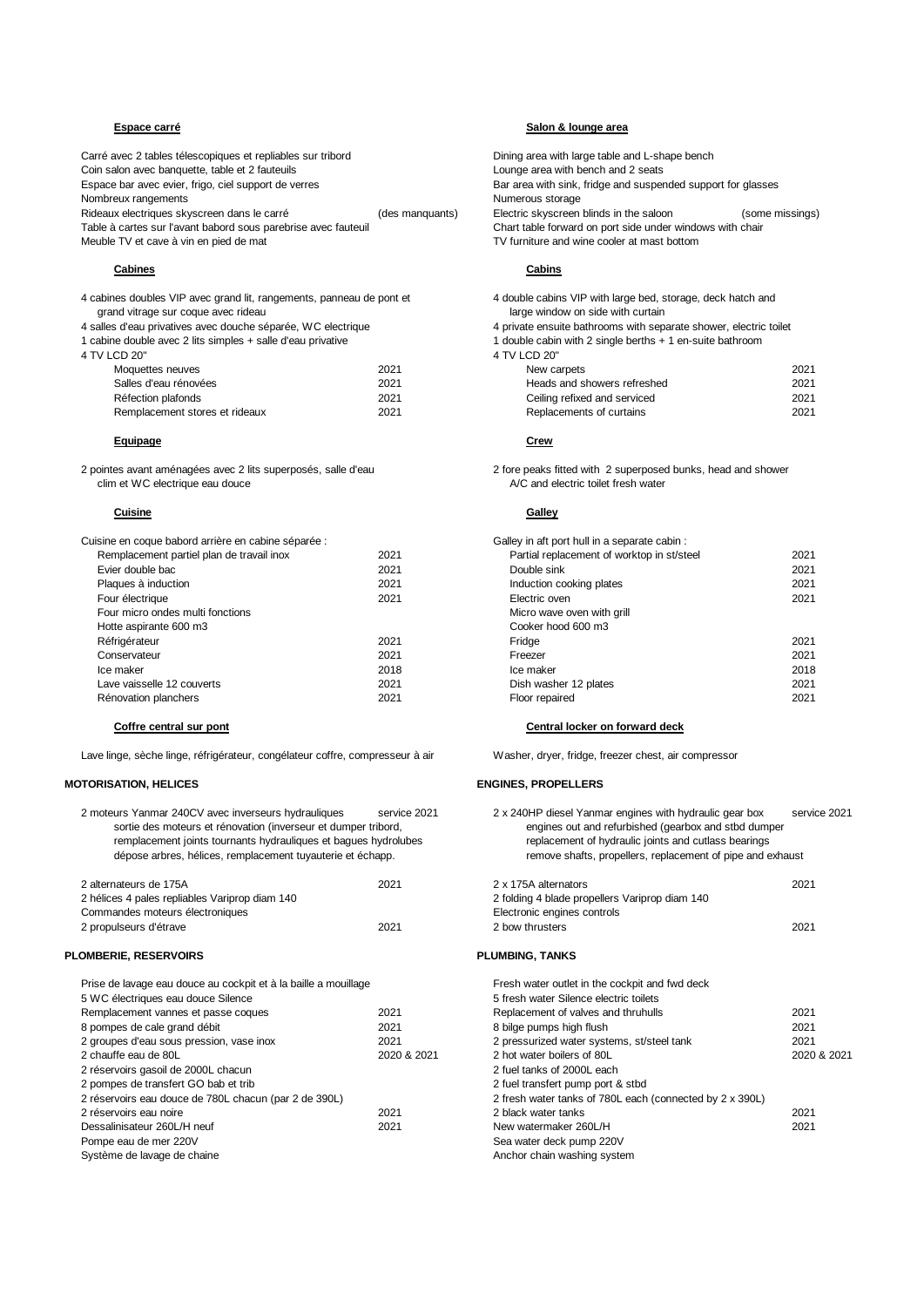| Informations complémentaires :                                                                                                                                                            | <u>(maj Mars 2021)</u> |              | <b>Additional informations:</b>                                                                                                            | (maj Mars 2021)                                            |              |
|-------------------------------------------------------------------------------------------------------------------------------------------------------------------------------------------|------------------------|--------------|--------------------------------------------------------------------------------------------------------------------------------------------|------------------------------------------------------------|--------------|
|                                                                                                                                                                                           |                        |              |                                                                                                                                            |                                                            |              |
| Annexe Zodiac Pro 4,80M + 70cv Yamaha                                                                                                                                                     |                        | 2016         | Tender Zodiac Pro 4,80M + 70hp Yamaha                                                                                                      |                                                            | 2016         |
| Commande mouillage par le fly, carré et comm à dist                                                                                                                                       |                        |              | Security equipment with 2 liferafts of 8p.<br>8 fenders and 4 docking lines<br>Anchor operating control from fly, salon and remote control |                                                            |              |
| Armement de sécurity avec 2 survies de 8p<br>8 pare battages et 4 aussières d'amarrage                                                                                                    |                        |              |                                                                                                                                            |                                                            |              |
| Extinction incendie automatique dans salles moteurs<br>2021<br>(pompe à incendie neuve)<br>1 mouillage CQR 66 kg + 80m de chaine dia 13mm<br>2nd mouillage 75kg et 100m de chaine<br>2021 |                        |              | 2nd 75kg anchor and 100m chain                                                                                                             |                                                            | 2021         |
|                                                                                                                                                                                           |                        |              | (new fire pump)<br>1 mooring CQR 66 kg + 80m of chain dia 13mm                                                                             |                                                            | 2021         |
|                                                                                                                                                                                           |                        |              |                                                                                                                                            |                                                            |              |
|                                                                                                                                                                                           |                        |              | Automatic fire extinguishing system in engine rooms                                                                                        |                                                            |              |
| Antifouling                                                                                                                                                                               |                        |              | Antifouling                                                                                                                                |                                                            |              |
| Renfort quillons epoxy et semelles inox                                                                                                                                                   |                        | 2021         |                                                                                                                                            | Keels bottom reinforcements with epoxy and st/steel plates | 2021         |
| <b>DIVERS, SECURITE</b>                                                                                                                                                                   |                        |              | <b>MISC, SAFETY</b>                                                                                                                        |                                                            |              |
| Eclairage sous marin LED                                                                                                                                                                  |                        | 2020         | Submarine lights LED                                                                                                                       |                                                            | 2020         |
| Gestion et contrôle circuit 24V (amp, volt, jauge)                                                                                                                                        |                        |              |                                                                                                                                            | Management and control of 24V circuit (amp, volt, gauge)   |              |
| Allume cigares 12V à la table à cartes                                                                                                                                                    |                        |              | 12V cigar lighter at chart table                                                                                                           |                                                            |              |
| Prise étanche 12V au fly                                                                                                                                                                  |                        |              | 12V waterproof outlet at fly                                                                                                               |                                                            |              |
| Eclairage de jupes et de plateforme arrière                                                                                                                                               |                        |              | Lights on transoms and on aft plateform                                                                                                    |                                                            |              |
| Eclairage de courtoisie intérieur & extérieur                                                                                                                                             |                        |              | Courtesy lights inside and outside                                                                                                         |                                                            |              |
| Eclairage compartiments moteurs                                                                                                                                                           |                        |              | Lights in engines rooms                                                                                                                    |                                                            |              |
| Projecteur de pont & feu de hune<br>Eclairage de cockpit et de fly                                                                                                                        |                        |              | Deck light & steam light<br>Lights in cockpit and at fly                                                                                   |                                                            |              |
| Feux de navigation sur balcons et fly                                                                                                                                                     |                        |              | Navigation lights on pulpits and fly                                                                                                       |                                                            |              |
| Feux de mouillage en tête de mat                                                                                                                                                          |                        |              | Mooring lights masthead                                                                                                                    |                                                            |              |
|                                                                                                                                                                                           |                        |              |                                                                                                                                            |                                                            |              |
| ECLAIRAGE, DIVERS 12V / 24V                                                                                                                                                               |                        |              | <b>LIGHTS, MISC 12V / 24V</b>                                                                                                              |                                                            |              |
| Corne électrique 24V                                                                                                                                                                      |                        |              | Electric horn 24V                                                                                                                          |                                                            |              |
| HP extérieurs au cockpit et fly étanches<br>Antenne satellite KVH 60cm monde                                                                                                              |                        | 2021         | Waterprooff speakers at cockpit and fly<br>Satellite TV antenna KVH 60cm world                                                             |                                                            | 2021         |
| Balises AIS individuelles et balise EPIRB                                                                                                                                                 |                        | 2021         | AIS individual beacons and EPIRB                                                                                                           |                                                            | 2021         |
| TV 40' écran plat                                                                                                                                                                         |                        |              | TV 40' flat screen                                                                                                                         |                                                            |              |
| Chaine hifi Bose avec lecteur DVD et HP                                                                                                                                                   |                        |              |                                                                                                                                            | Hifi entertainement Bose with DVD player and speakers      |              |
| Commande à distance pour moteurs et guindeau                                                                                                                                              |                        |              | Remote control for engines and anchor windlass                                                                                             |                                                            |              |
| 2 sonars échopilot                                                                                                                                                                        |                        | 2021         | 2 sonars echopilot                                                                                                                         |                                                            | 2021         |
| 2 modules vent et 2 sondeurs                                                                                                                                                              |                        | 2021         | 2 winds repeaters and sounders                                                                                                             |                                                            | 2021         |
| 2 radars                                                                                                                                                                                  |                        | 2021         | 2 radars                                                                                                                                   |                                                            | 2021         |
| 2 pilotes commandes et pompes                                                                                                                                                             |                        | 2021         | 2 autopilots with pumps                                                                                                                    |                                                            | 2021         |
| Electronique neuf "grand large" avec<br>4 écrans Raymarine 16", 9" et 2x12"                                                                                                               |                        | 2021<br>2021 | Complete electronics connected to PC and TV<br>4 screens Raymarine 16", 9" et 2x12"                                                        |                                                            | 2021<br>2021 |
|                                                                                                                                                                                           |                        |              |                                                                                                                                            |                                                            |              |
| <b>ELECTRONIQUE, HIFI</b>                                                                                                                                                                 |                        |              | <b>ELECTRONICS, ENTERTAINEMENT</b>                                                                                                         |                                                            |              |
| Climatisation réversible 108000 BTU 4 compress                                                                                                                                            |                        | (2017)       | A/C reversible 108000 BTU 4 compr.                                                                                                         |                                                            | (201)        |
| Groupe électrogène 27 kw Onan 1500 rpm                                                                                                                                                    |                        | service 2021 | Generator 27 kw Onan 1500 rpm                                                                                                              |                                                            | servi        |
| Groupe électrogène 22,5 kw Onan 1500 rpm                                                                                                                                                  |                        | service 2020 | Generator 22,5 kw Onan 1500 rpm                                                                                                            |                                                            | servi        |
| Eclairage LED                                                                                                                                                                             |                        |              | <b>LED lights</b>                                                                                                                          |                                                            |              |
| Prises 220V dans tout le bateau                                                                                                                                                           |                        |              | 220V outlets in all the boat                                                                                                               |                                                            |              |
| 12 batteries de servitude gel 12V / 1200A<br>2 batteries de démarrage 12V / 160A                                                                                                          |                        | 2021<br>2021 | 12 gel services batteries 12V / 1200A<br>2 starting batteries 12V / 160A                                                                   |                                                            | 2021         |
| Circuit 24V avec tableau électrique                                                                                                                                                       |                        |              | 24V circuit with main switchboard                                                                                                          |                                                            | 2021         |
| Prise de quai dédiée à la climatisation                                                                                                                                                   |                        | 2019         | Shore power plug dedicated to the A/C only                                                                                                 |                                                            | 2019         |
| Prise de quai 32A avec rallonge de 20m                                                                                                                                                    |                        |              | Shore power plug 32A with 20m power cord                                                                                                   |                                                            |              |
| 1 convertisseur Dolphin Pro 24V 100A                                                                                                                                                      |                        |              | 1 inverter Dolphin Pro 24V 100A                                                                                                            |                                                            |              |
| 2 convertisseurs / chargeurs Victron energy 5000W/120A                                                                                                                                    |                        |              | 2 inverters / chargers Victron energy 5000W/120A                                                                                           |                                                            |              |
| Chargeur de batteries 75A / convertisseur 2500W 24V                                                                                                                                       |                        |              | Battery charger 75A / Inverter 2500W 24V                                                                                                   |                                                            |              |
| Circuit 220V/50HZ AC 24V DC (services)                                                                                                                                                    |                        |              | Circuit 220V/50hz AC 24V DC (services)                                                                                                     |                                                            |              |
| Rénovation des tableaux et circtuis 12V 24V 220V                                                                                                                                          |                        | 2021         | Renovation of electric panels 12V 24V 220V                                                                                                 |                                                            | 2021         |

| 6800 / 7000                   | Engines hours    | 6800 / 7000                    |
|-------------------------------|------------------|--------------------------------|
| 9150 (27kw) / 6300 (22kw)     | Generator hours  | 9150 (27kw) / 6300 (22kw)      |
| 2525 (220V)                   | Watermaker hours | 2525 (220V)V)                  |
| <b>Avril 2021</b>             | Last antifouling | April 2021                     |
| fiabilisé, entretien régulier | Strong assets    | reliable, regular maintainance |
| gros refit récent             | To be done       | important refit done           |
|                               |                  |                                |

Inventaire à titre informatif, non contractuel et ne pouvant en aucune Inventory avec Inventory given as information by the owner, not contractual and can not sorte engager la responsabilité du/des broker(s) concerné(s) entre entre entre engage the responsability of brokers

### **ELECTRICITE, CONFORT ELECTRICALS, COMFORT**

| Renovation of electric panels 12V 24V 220V<br>2021 | 2021         | Rénovation des tableaux et circtuis 12V 24V 220V       |
|----------------------------------------------------|--------------|--------------------------------------------------------|
| Circuit 220V/50hz AC 24V DC (services)             |              | Circuit 220V/50HZ AC 24V DC (services)                 |
| Battery charger 75A / Inverter 2500W 24V           |              | Chargeur de batteries 75A / convertisseur 2500W 24V    |
| 2 inverters / chargers Victron energy 5000W/120A   |              | 2 convertisseurs / chargeurs Victron energy 5000W/120A |
| 1 inverter Dolphin Pro 24V 100A                    |              | 1 convertisseur Dolphin Pro 24V 100A                   |
| Shore power plug 32A with 20m power cord           |              | Prise de quai 32A avec rallonge de 20m                 |
| Shore power plug dedicated to the A/C only<br>2019 | 2019         | Prise de quai dédiée à la climatisation                |
| 24V circuit with main switchboard                  |              | Circuit 24V avec tableau électrique                    |
| 12 gel services batteries 12V / 1200A<br>2021      | 2021         | 12 batteries de servitude gel 12V / 1200A              |
| 2 starting batteries 12V / 160A<br>2021            | 2021         | 2 batteries de démarrage 12V / 160A                    |
| 220V outlets in all the boat                       |              | Prises 220V dans tout le bateau                        |
| <b>LED lights</b>                                  |              | Eclairage LED                                          |
| Generator 22,5 kw Onan 1500 rpm<br>service 2020    | service 2020 | Groupe électrogène 22,5 kw Onan 1500 rpm               |
| service 2021<br>Generator 27 kw Onan 1500 rpm      | service 2021 | Groupe électrogène 27 kw Onan 1500 rpm                 |
| A/C reversible 108000 BTU 4 compr.<br>(2017)       | (2017)       | Climatisation réversible 108000 BTU 4 compress         |
|                                                    |              |                                                        |

| ctronique neuf "grand large" avec          | 2021 | Complete electronics connected to PC and TV           | 2021 |
|--------------------------------------------|------|-------------------------------------------------------|------|
| 4 écrans Raymarine 16", 9" et 2x12"        | 2021 | 4 screens Raymarine 16", 9" et 2x12"                  | 2021 |
| 2 pilotes commandes et pompes              | 2021 | 2 autopilots with pumps                               | 2021 |
| 2 radars                                   | 2021 | 2 radars                                              | 2021 |
| 2 modules vent et 2 sondeurs               | 2021 | 2 winds repeaters and sounders                        | 2021 |
| 2 sonars échopilot                         | 2021 | 2 sonars echopilot                                    | 2021 |
| nmande à distance pour moteurs et quindeau |      | Remote control for engines and anchor windlass        |      |
| aine hifi Bose avec lecteur DVD et HP      |      | Hifi entertainement Bose with DVD player and speakers |      |
| 40' écran plat                             |      | TV 40' flat screen                                    |      |
| ises AIS individuelles et balise EPIRB     | 2021 | AIS individual beacons and EPIRB                      | 2021 |
| extérieurs au cockpit et fly étanches      |      | Waterprooff speakers at cockpit and fly               |      |
| enne satellite KVH 60cm monde              | 2021 | Satellite TV antenna KVH 60cm world                   | 2021 |
| ne électrique 24V                          |      | Electric horn 24V                                     |      |

| Mooring lights masthead<br>Navigation lights on pulpits and fly |  |
|-----------------------------------------------------------------|--|
| Deck light & steam light                                        |  |
| Lights in cockpit and at fly                                    |  |
| Lights in engines rooms                                         |  |
| Courtesy lights inside and outside                              |  |
| Lights on transoms and on aft plateform                         |  |
| 12V waterproof outlet at fly                                    |  |
| 12V cigar lighter at chart table                                |  |
| Management and control of 24V circuit (amp. volt. gauge)        |  |
| Submarine lights LED                                            |  |
|                                                                 |  |

| nfort quillons epoxy et semelles inox<br>ifouling | 2021 | Keels bottom reinforcements with epoxy and st/steel plates<br>Antifouling | 2021 |
|---------------------------------------------------|------|---------------------------------------------------------------------------|------|
| inction incendie automatique dans salles moteurs  |      | Automatic fire extinguishing system in engine rooms                       |      |
| (pompe à incendie neuve)                          | 2021 | (new fire pump)                                                           | 2021 |
| iouillage CQR 66 kg + 80m de chaine dia 13mm      |      | 1 mooring CQR 66 kg + 80m of chain dia 13mm                               |      |
| I mouillage 75kg et 100m de chaine                | 2021 | 2nd 75kg anchor and 100m chain                                            | 2021 |
| nement de sécurity avec 2 survies de 8p           |      | Security equipment with 2 liferafts of 8p                                 |      |
| are battages et 4 aussières d'amarrage            |      | 8 fenders and 4 docking lines                                             |      |
| nmande mouillage par le fly, carré et comm à dist |      | Anchor operating control from fly, salon and remote control               |      |
| hexe Zodiac Pro 4,80M + 70cv Yamaha               | 2016 | Tender Zodiac Pro 4,80M + 70hp Yamaha                                     | 2016 |
|                                                   |      |                                                                           |      |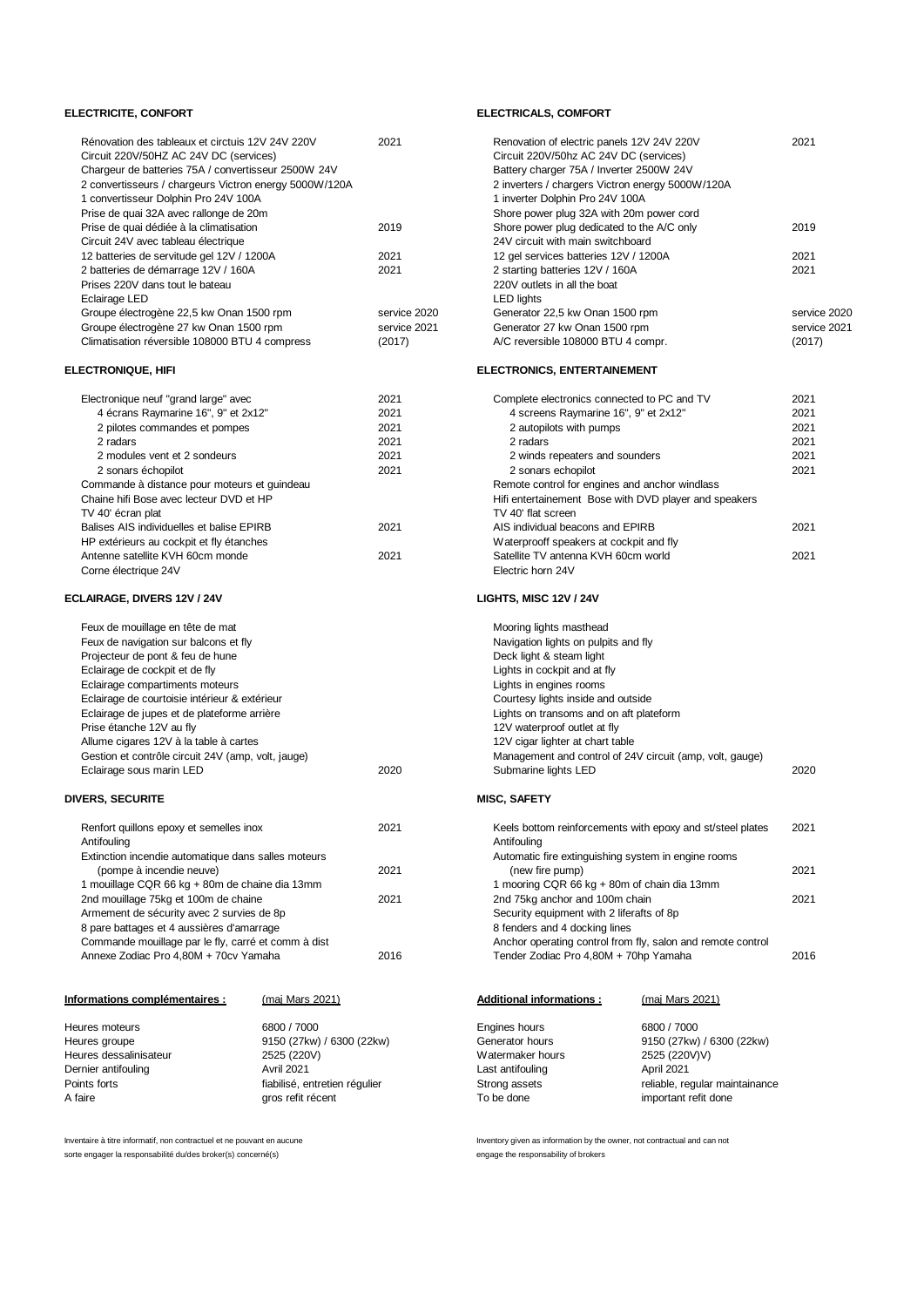# **PHOTOS** GALLERY













**EXTRA 10**  $-217$